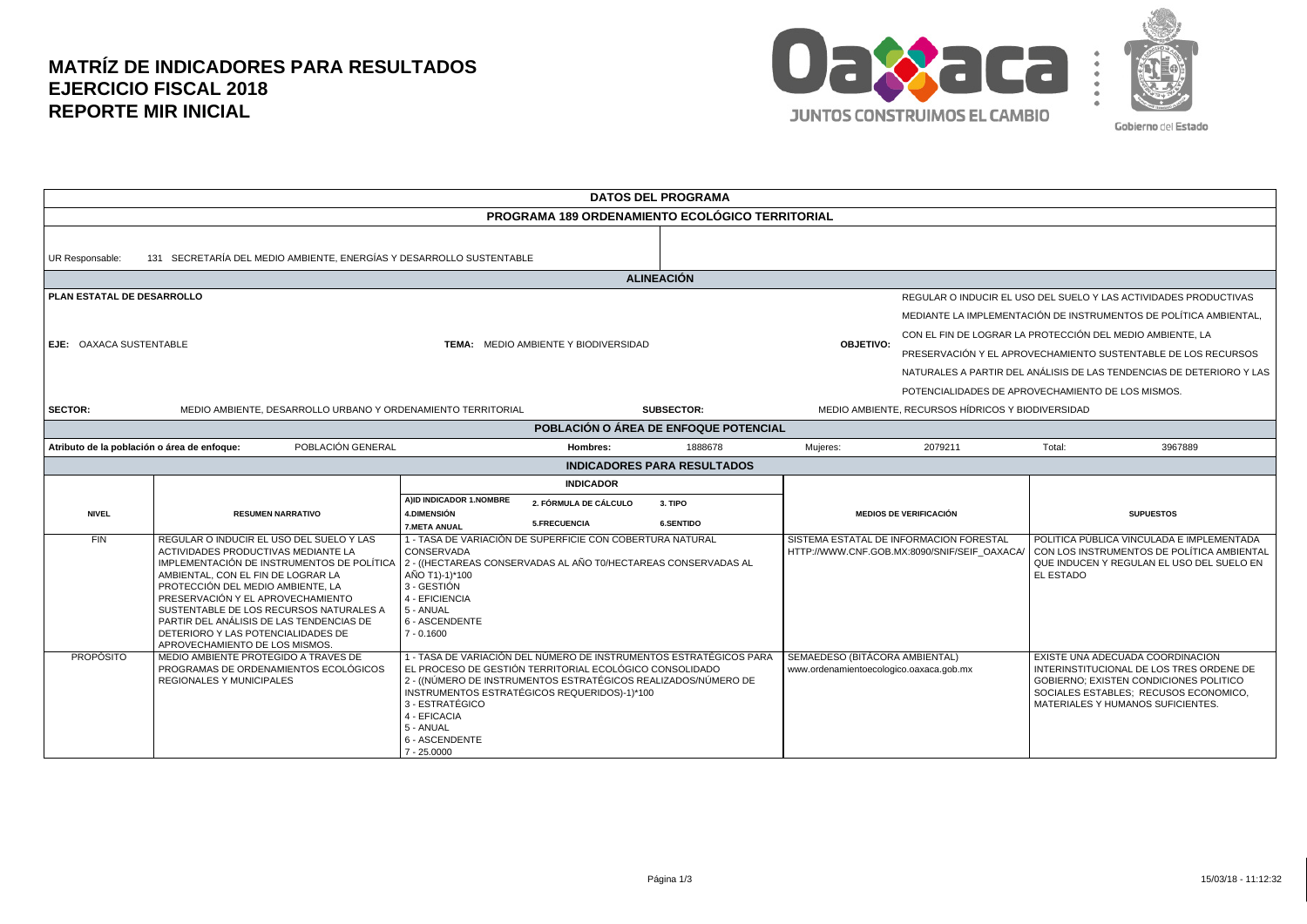## **MATRÍZ DE INDICADORES PARA RESULTADOS EJERCICIO FISCAL 2018 REPORTE MIR INICIAL**



Gobierno del Estado

|                   |                                                                                                                          | <b>INDICADOR</b>                                                                                                                                                                                                                 |                                                                                                                                                                                                                                                                                                                                                                                                                                                            |                                                                    |                                                                                                                                                                         |                                                                                                                                                                                                    |
|-------------------|--------------------------------------------------------------------------------------------------------------------------|----------------------------------------------------------------------------------------------------------------------------------------------------------------------------------------------------------------------------------|------------------------------------------------------------------------------------------------------------------------------------------------------------------------------------------------------------------------------------------------------------------------------------------------------------------------------------------------------------------------------------------------------------------------------------------------------------|--------------------------------------------------------------------|-------------------------------------------------------------------------------------------------------------------------------------------------------------------------|----------------------------------------------------------------------------------------------------------------------------------------------------------------------------------------------------|
| <b>NIVEL</b>      | <b>RESUMEN NARRATIVO</b>                                                                                                 | AIID INDICADOR 1.NOMBRE                                                                                                                                                                                                          | 2. FÓRMULA DE CÁLCULO                                                                                                                                                                                                                                                                                                                                                                                                                                      | 3. TIPO                                                            | <b>MEDIOS DE VERIFICACIÓN</b>                                                                                                                                           | <b>SUPUESTOS</b>                                                                                                                                                                                   |
|                   |                                                                                                                          | 4. DIMENSIÓN                                                                                                                                                                                                                     | 5.FRECUENCIA                                                                                                                                                                                                                                                                                                                                                                                                                                               | <b>6.SENTIDO</b>                                                   |                                                                                                                                                                         |                                                                                                                                                                                                    |
|                   |                                                                                                                          | <b>7.META ANUAL</b>                                                                                                                                                                                                              |                                                                                                                                                                                                                                                                                                                                                                                                                                                            |                                                                    |                                                                                                                                                                         |                                                                                                                                                                                                    |
| <b>COMPONENTE</b> | PROGRAMAS DE ORDENAMIENTO ECOLÓGICOS<br>REGIONALES IMPLEMENTADOS EN EL ESTADO DE<br><b>OAXACA</b>                        | ORDENAMIENTOS ECOLÓGICOS REGIONALES<br>ECOLÓGICOS REGIONALES PROGRAMADAS) *100<br>3 - GESTIÓN<br>4 - EFICACIA<br>5 - SEMESTRAL<br>6 - ASCENDENTE<br><b>VARIABLES DEL INDICADOR</b><br><b>IMPLEMENTADOS</b><br>UR 131 ---- 8.0000 | 1 - PORCENTAJE DE ACCIONES PARA IMPLEMENTACIÓN DE PROGRAMAS DE<br>2 - (NÚMERO DE ACCIONES PARA IMPLEMENTACIÓN DE PROGRAMAS DE<br>ORDENAMIENTOS ECOLÓGICOS REGIONALES REALIZADAS / NÚMERO DE<br>ACCIONES PARA IMPLEMENTACIÓN DE PROGRAMAS DE ORDENAMIENTOS<br>7 - PROGRAMAS DE ORDENAMIENTO ECOLÓGICOS REGIONALES                                                                                                                                           |                                                                    | <b>UR 131</b><br>SEMARNAT (SIORE)<br>http://qisviewer.semarnat.gob.mx/aplicaciones/uga_oe/<br>SEMAEDESO (BITÁCORA AMBIENTAL)<br>www.ordenamientoecologico.oaxaca.gob.mx | <b>UR 131</b><br>ADECUADA COORDINACION CON AUTORIDADES<br>MUNICIPALES, CONDICIONES SOCIALES OPTIMAS E<br>INTERES POR PARTE DE AUTORIDADES,<br>SECTORES PRODUCTIVOS Y SOCIEDAD EN<br><b>GENERAL</b> |
| <b>ACTIVIDAD</b>  | FORTALECIMIENTO DEL ORDENAMIENTO<br>ECOLÓGICO REGIONAL DEL TERRITORIO DEL<br>ESTADO DE OAXACA (POERTEO)                  | TOTAL ---- 8.0000<br>BITÁCORA AMBIENTAL PROGRAMADAS)*100<br>3 - GESTIÓN<br>4 - EFICACIA<br>5 - TRIMESTRAL<br>6 - ASCENDENTE<br><b>VARIABLES DEL INDICADOR</b><br>UR 131 ---- 45.0000<br>TOTAL ---- 45.0000                       | QUE USAN LA PLATAFORMA DE LA BITÁCORA AMBIENTAL<br>2 - (NÚMERO DE INSTITUCIONES ESTATALES Y/O SECTORES PRODUCTIVOS<br>QUE USAN LA PLATAFORMA DE LA BITÁCORA AMBIENTAL/INSTITUCIONES<br>ESTATALES Y/O SECTORES PRODUCTIVOS QUE USAN LA PLATAFORMA DE LA<br>7 - NÚMERO DE INSTITUCIONES ESTATALES Y/O SECTORES PRODUCTIVOS<br>QUE USAN LA PLATAFORMA DE LA BITÁCORA AMBIENTAL                                                                                | 1 - PORCENTAJE DE INSTITUCIONES ESTATALES Y/O SECTORES PRODUCTIVOS | <b>UR 131</b><br>SEMAEDESO (BITÁCORA AMBIENTAL)<br>www.ordenamientoecologico.oaxaca.gob.mx                                                                              | <b>UR 131</b><br>ADECUADA COORDINACION INTERNISTITUCIONAL.<br>RECURSOS MATRERIALES Y HUMANOS<br>SUFICIENTES.                                                                                       |
| <b>ACTIVIDAD</b>  | IMPULSAR LA FORMULACIÓN DE PROGRAMAS DE<br>ORDENAMIENTO ECOLÓGICO TERRITORIAL EN LAS<br>REGIONES ESTRATÉGICAS DEL ESTADO | PROGRAMADOS))*100<br>3 - GESTIÓN<br>4 - EFICACIA<br>5 - TRIMESTRAL<br>6 - ASCENDENTE<br><b>VARIABLES DEL INDICADOR</b><br>UR 131 ---- 5.0000<br>TOTAL ---- 5.0000                                                                | 1 - PORCENTAJE DE ACTIVIDADES PARA IMPULSAR LA FORMULACIÓN DEL<br>PROGRAMA DE ORDENAMIENTO ECOLÓGICO REGIONAL (POER'S) REALIZADO<br>2 - ((NÚMERO DE ACTIVIDADES PARA IMPULSAR LA FORMULACIÓN DEL<br>PROGRAMA DE ORDENAMIENTO ECOLÓGICO REGIONAL (POER'S)<br>PROGRAMA DE ORDENAMIENTO ECOLÓGICO REGIONAL (POER'S) REALIZADO<br>7 - NÚMERO DE ACTIVIDADES PARA IMPULSAR LA FORMULACIÓN DEL<br>PROGRAMA DE ORDENAMIENTO ECOLÓGICO REGIONAL (POER'S) REALIZADO | REALIZADO)/(NúMERO DE ACTIVIDADES PARA IMPULSAR LA FORMULACIÓN DEL | <b>UR 131</b><br>SEMAEDESO (BITÁCORA AMBIENTAL)<br>www.ordenamientoecologico.oaxaca.gob.mx                                                                              | <b>UR 131</b><br>ADECUADA COORDINACION INTERNISTITUCIONAL,<br><b>RECURSOS MATRERIALES Y HUMANOS</b><br>SUFICIENTES.                                                                                |